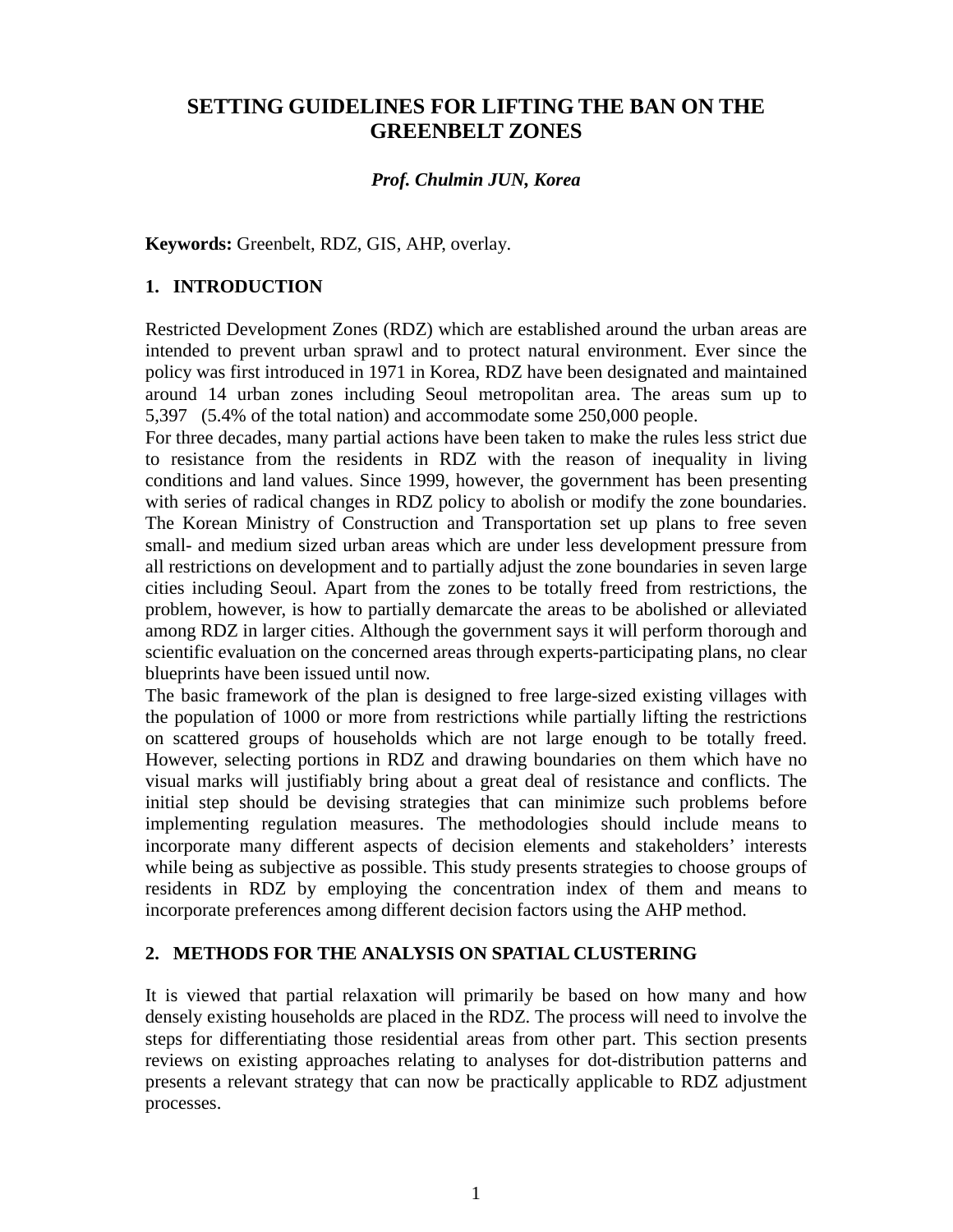## **2.1 Quadrat Analysis**

Quadrat analysis is represented by the probability density function that describes the number of objects placed in a grid of a space (Lee 1989, Thomas 1977). The given space is first divided into grids of same shape and size and the number of dots that belong to each grid are counted. As shown in Figure 1, the Quadrat Analysis classifies type (a) as random pattern and type (b) as clustered pattern using the ratio of variance to the mean. If the pattern is completely regular where each grid holds the same number of dots, the ratio becomes 0. The ratio becomes larger as the dots become concentrated on smaller number of grids with variance increasing.





The drawback, however, is that the same dot distribution pattern can be classified into either random pattern or clustered pattern depending on the size of the unit grid. Also, although this method helps to understand the degree of concentration of dot-distribution in the study area, it does not provide means to select those clustered portions.

### **2.2 Nearest-Neighbor Analysis**

Nearest-Neighbor Analysis describes the distribution pattern using the distance of the nearest two points (Lee 1989, Getis 1964). It compares the actual mean distance  $(d_a)$ from each point to its nearest point and the random mean distance  $(\overline{d}_e)$  which is that of randomly distributed points and evaluates how much the observed distribution of dots is deviated from theoretical distribution.

$$
\overline{d}_a = \frac{\sum_i \min d_i}{n}, \qquad (1)
$$

where  $d_i$  is the distance of two points and  $n$  is the number of dots.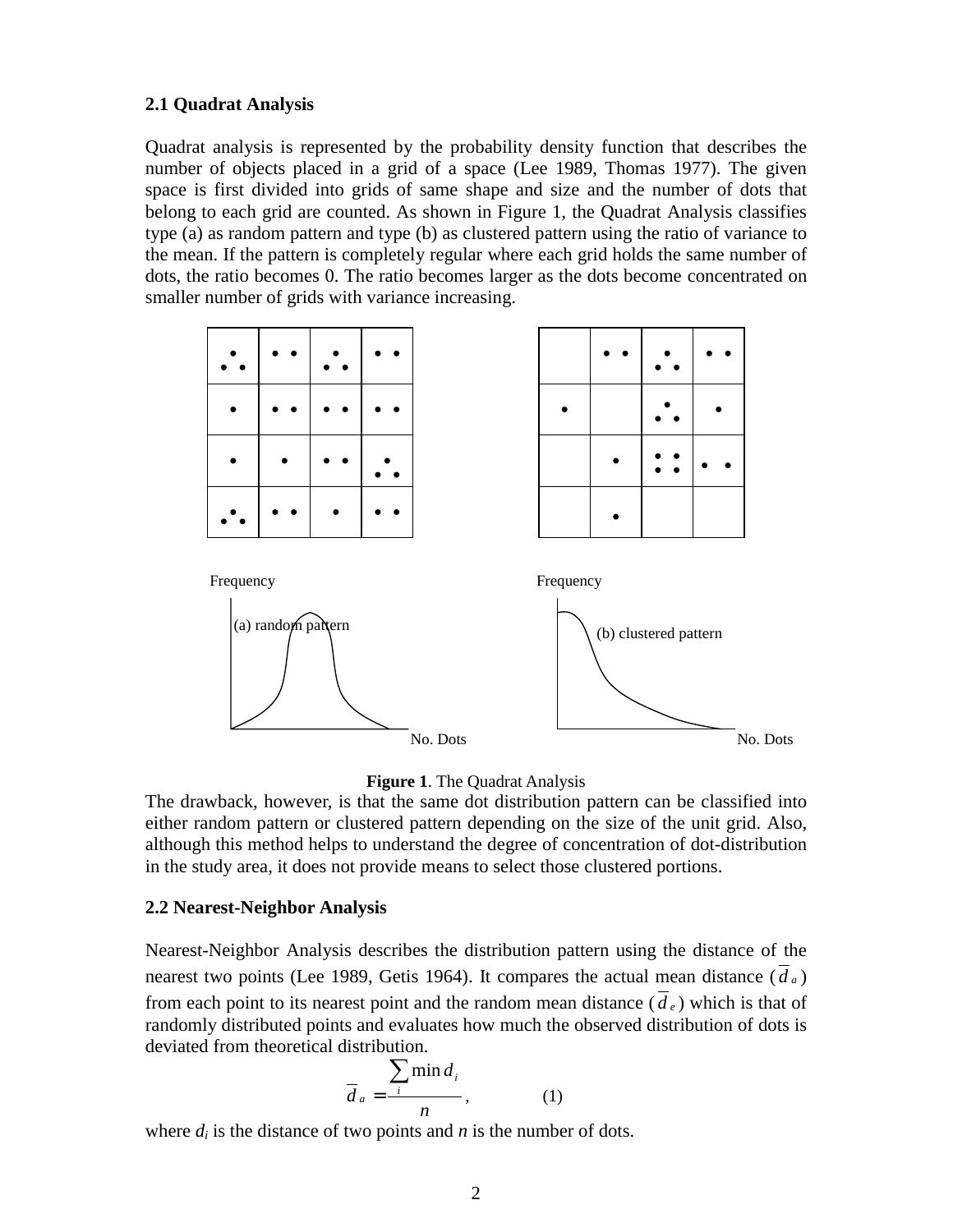$$
\overline{d}_e = \frac{1}{2}\sqrt{\lambda},\qquad(2)
$$

where *A*  $\lambda = \frac{n}{\lambda}$ , *n* is the number of dots and *A* is the size of the space.

The Nearest-Neighbor Index R is described by the ratio of these two.

$$
R = \frac{d_a}{\overline{d}_e} \tag{3}
$$

R has a value from 0 to 1, being 1 in case of completely random distribution and 0 when the dots are concentrated on one point.

Nearest-Neighbor Analysis has merit over Quadrat Analysis in that it is not affected by the size of unit grid, but its major drawback is that the result varies depending on the size of study area. Similarly to Quadrat Analysis, it is a method to measure the concentration degree of dots among the given space and cannot be applied to differentiating the concentrated area from other parts.

### **2.3 Overlap Analysis**

Contrast to the previous approaches which use either the number or distance of dots to calculate the degree of concentration in the study area, Overlap Analysis uses overlapped areas created by unit circles centering around randomly distributed dots and the mean distance of them (Koh 1995). Overlap Analysis analyzes the distribution of dots by calculating the ratio of total overlapped area to the total area of unit circles as follows.

$$
V = N \pi r_i^2, \tag{4}
$$

where N is the number of dots and  $r_i$  is the mean half distance of two points.

$$
C = \frac{P}{V} = \frac{\sum A_i n_i}{N \pi r_i^2},
$$
 (5)

where C is the overlap index, P the sum of overlapped areas, V the summed area of unit circles, and the overlapped area *Ai* belongs to *ni* number of circles. The overlap index C becomes 1 when entire points are placed in one spot while 0 in case of the random distribution.

#### **2.4 Using Buffering on the Overlap Analysis**

The methods discussed so far all deal with how much the entire dots in a given space are clustered and not how they are visually circumscribed or demarcated, which is the major concern in actual lifting processes in RDZ. For such purpose, we can use the buffering function that most GIS packages provide. As shown in Figure 2, we can easily draw polygons around existing buildings by using the buffering function with userspecified set-off distance. Polygon areas vary depending on the input radius resulting in different grouping such as A, B, C and D in the figure. For example, we can group B, C and D into one using longer buffer-radius or exclude some small groups according to decision strategies.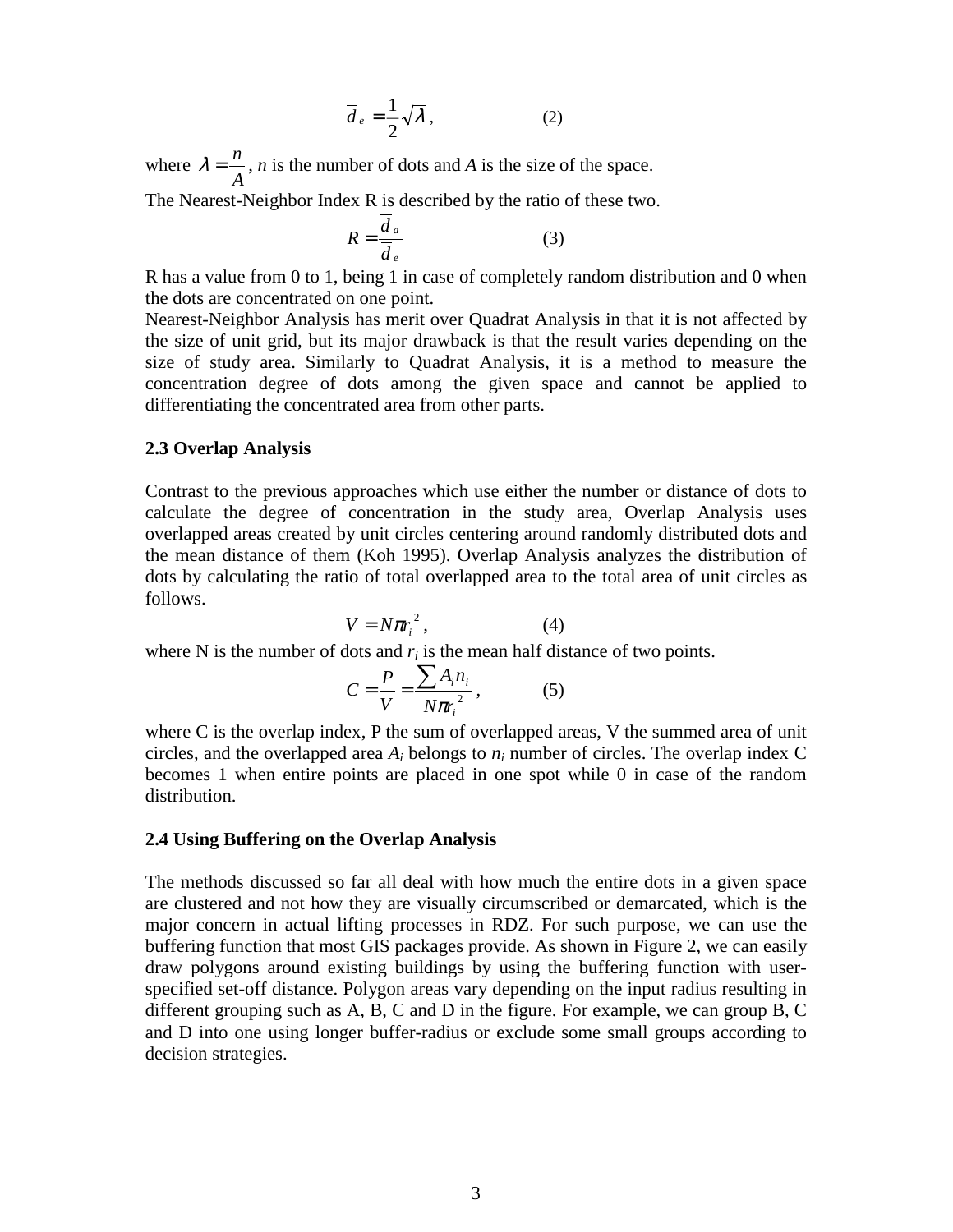Apart from grouping of buildings, the steps are required to analyze how densely buildings are placed in each group. By doing so, we can compare similarly grouped villages based on their concentration densities and, thus, can provide more validity in selecting the villages to be freed or alleviated from restrictions.





**Figure 2.** An example of grouping houses using the buffering function of the GIS



**Figure 3.** Buffering of dots and the concentration index

The idea that was discussed in Overlap Analysis method, which is based on the overlapped areas of unit circles, can be modified and applied to establishing clusters of houses using the GIS-buffering. Figure 3 shows (a) the overlapping of buffered circles and (b) the cluster polygon that circumscribes them. If we follow the formula (4) and (5), the ratio of the total overlapped areas  $(2(S(a)+S(b)+S(c))+3S(d))$  to the sum of the buffered circles  $(S(C1)+S(C2)+S(C3))$  becomes as follows.

$$
C = \frac{2(S(a) + S(b) + S(c)) + 3S(d)}{S(C1) + S(C2) + S(C3)}
$$

However, this formula has a defect in that it generates same value 1 when the participating dots are placed in one spot regardless of the number of them. Since we should regard a resulting polygon (i.e. S in Figure 3) from the buffer operation as being



more densely populated as it contains more dots in it, we should modify the current denominator which is the aggregation of circles to the entire polygon. Also, the numerator needs to change to the aggregation of each overlapped area multiplied by the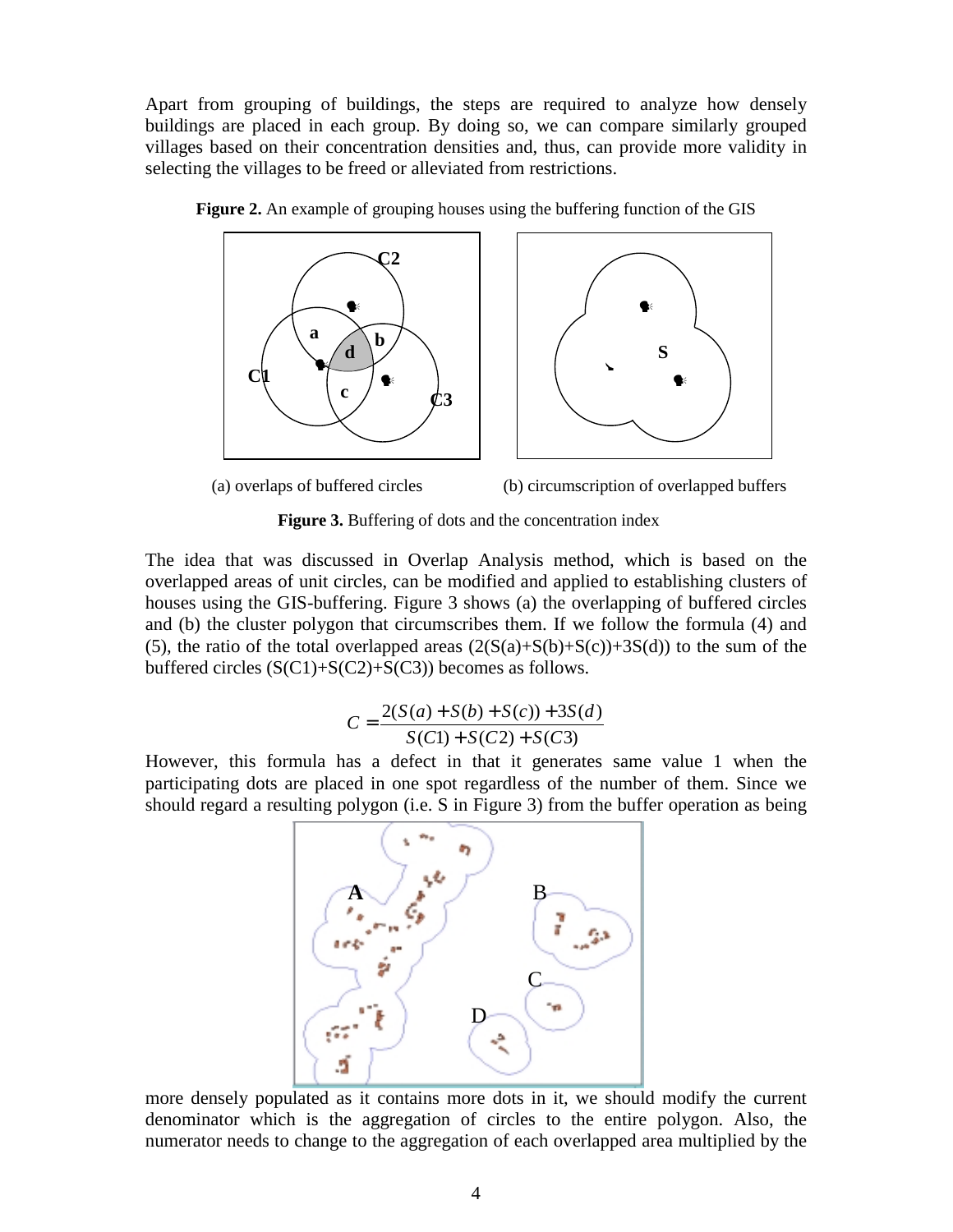number of overlaps taken place regarding to it as follows.

$$
C = \frac{S(a) + S(b) + S(c) + 2S(d)}{S}
$$

By calculating the ratio of the sum of overlapped areas (taking into account the number of overlaps for each overlapped area) to the entire polygon resulting from dot-buffers, we can understand how densely houses are gathered in their clusters. This idea can be generalized as follows.

$$
C = \frac{\sum A_i n_i}{S},
$$
 (6)

where the overlapped area  $A_i$  multiplied by  $n_i$ –times of overlaps and *S* is the union area of buffered circles.

The concentration index C generated from this formula becomes 0 in case of having no overlapped areas and N-1 when N buffered circles are fully overlapped, that is, all N dots are placed in one spot.

If we assign concentration indexes to the buffered polygons as one of their attributes, we can compare the residential clusters based on these values. For example, polygon S in Figure 3 may have 0.5 as its attribute. Two residential clusters with the same number of households are compared in Figure 4 based on their concentration indexes.



**Figure 4.** Concentration degrees of two clusters with the same 23 houses

This methodology was applied to a portion of an actual RDZ to generate buffered zones and their concentration indexes as illustrated in Figure 5.

# **3. COMPOSITE ANALYSIS**

#### **3.1 Generating development-priorities using the overlay**

In order to analyze the 'developability' or the priority for restriction-lifting among the clusters of houses, different decision factors should be taken into account. Not only should the decision making include various factors such as slope, elevation, distance to CBD, distance to highway/railroad, land price and environmental protection, but it should take into account that each of them has different importance or weight value. If we assume that more physical and environmental elements a site satisfies, more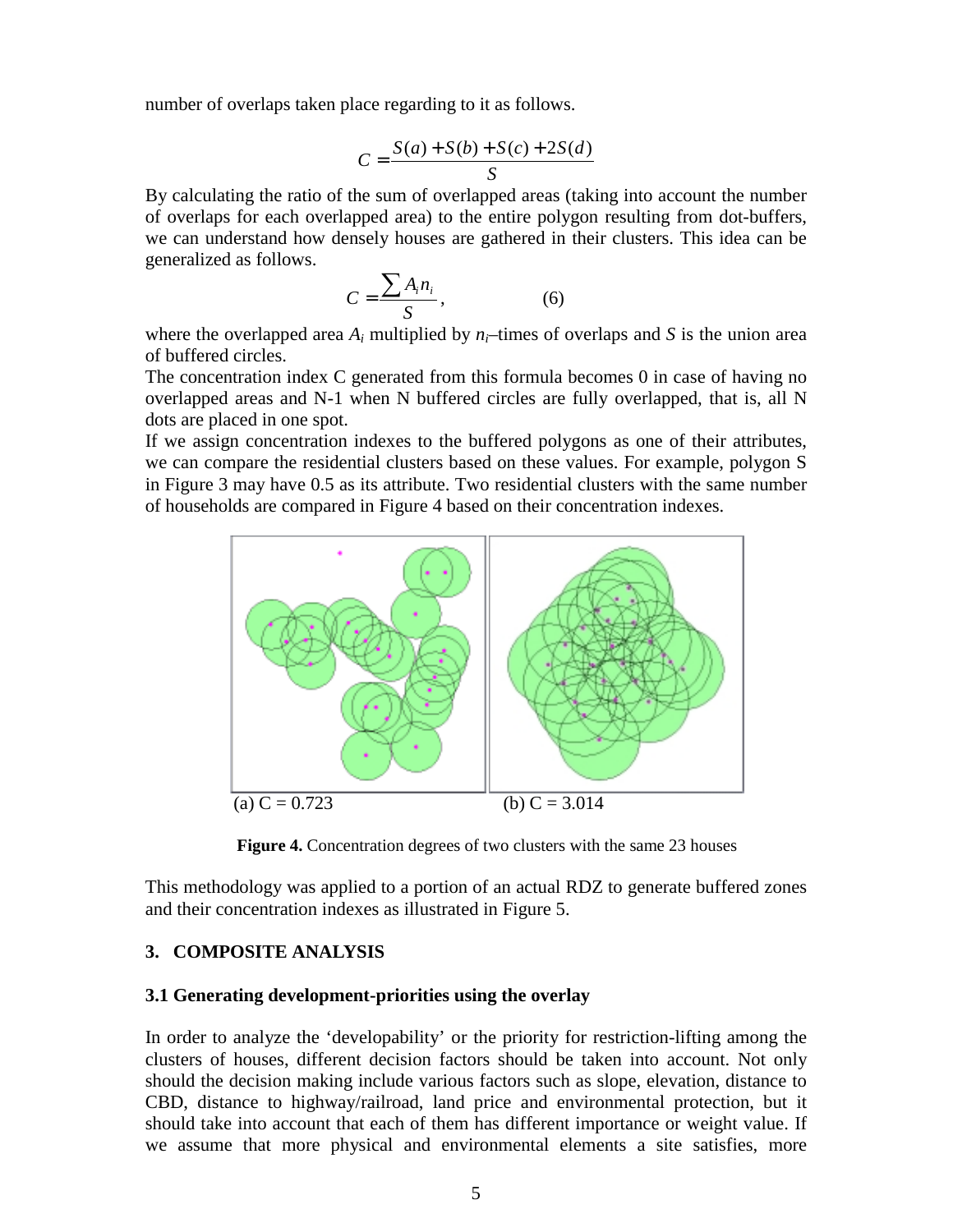developable it becomes, the overlay function of GIS can be effectively applied to such problems.



(a) The number of households in buffered areas  $(b)$  The concentration degrees of buffers



(c) The buffers having 20 or more households (d) 20 or more household-areas in an entire RDZ

**Figure 5.** Creating buffers and displaying them based on the concentration index

The development priorities can be obtained by using overlay function to find areas that satisfy decision criteria and then to overlay these areas with residential clusters that are created from buffer analysis. If each of decision criteria is categorized and assigned scores accordingly, the resulting overlaid map contains the aggregated scores, which represent the weight value for development or restriction-easing. Table 1 illustrates how decision elements are classified and assigned scores. This example assigned scores to different classes in proportion to their areas.

| score          | Concentration   | wore in the enample of aborgaing enable becreb cabell on enable areas<br>Distance to CBD | slope     | elevation   | land price (won) |
|----------------|-----------------|------------------------------------------------------------------------------------------|-----------|-------------|------------------|
|                | index           | (meters)                                                                                 | (meters)  | (meters)    |                  |
|                | $0 - 0.089$     | 14500 - 18700                                                                            | $18 - 64$ | $212 - 570$ | 59209 - 82029    |
|                | $0.089 - 1.456$ | $12700 - 14300$                                                                          | $12 - 17$ | $153 - 211$ | 85114 - 127377   |
|                | $1.456 - 2.061$ | $10700 - 12500$                                                                          | $7 - 11$  | $115 - 152$ | 129371 - 197415  |
| $\overline{4}$ | $2.061 - 2.694$ | $8700 - 10500$                                                                           | $3 - 6$   | $81 - 114$  | 205283 - 229990  |
|                | $2.694 - 5.215$ | $3100 - 8500$                                                                            | $0 - 2$   | $35 - 80$   | 267902 - 534401  |

**Table 1.** An example of assigning class scores based on class areas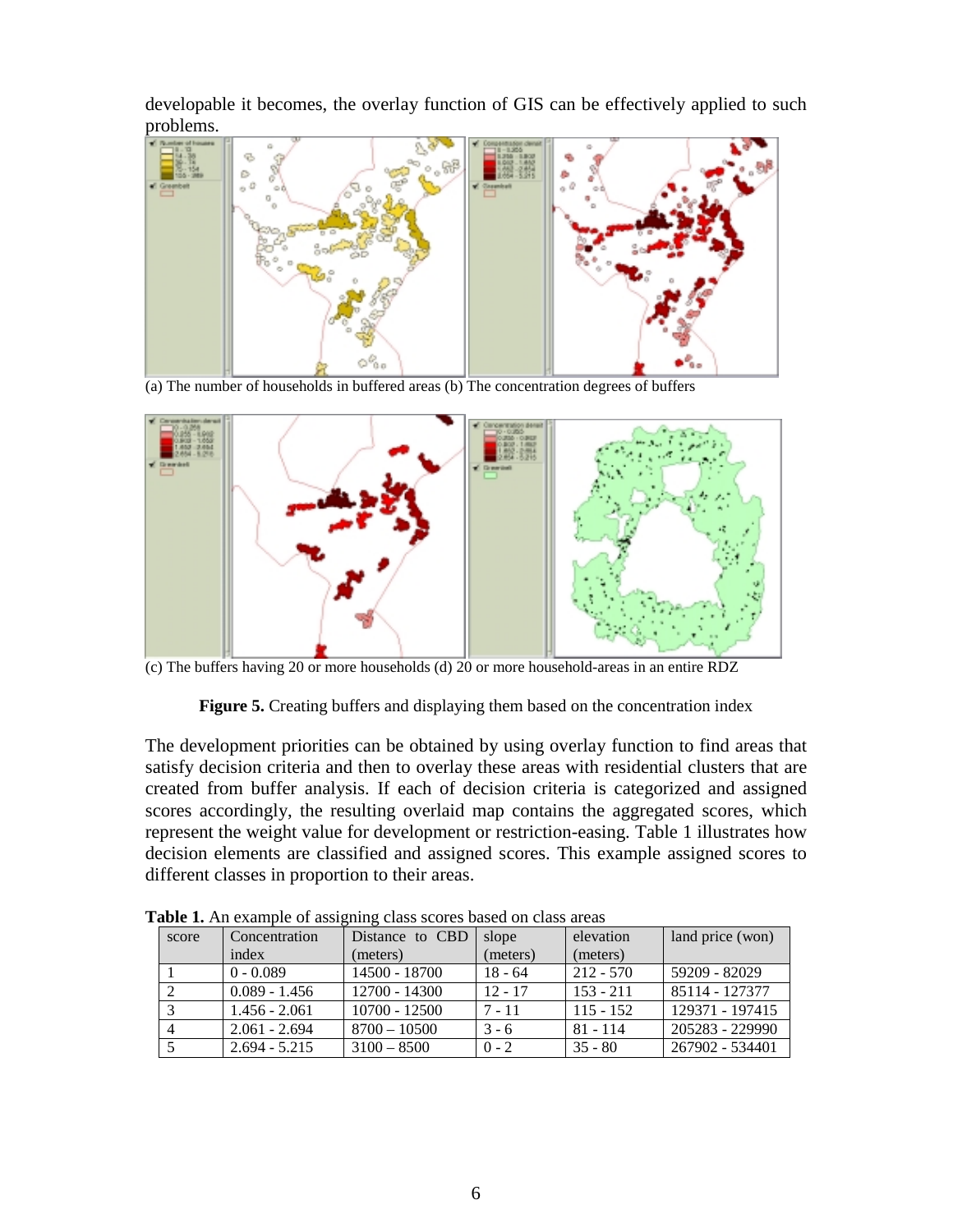## **3.2 Dealing with the weight values of decision criteria**

It is practical to assign different weight values to decision criteria since they have different importance each other. A technique in MCDM field called the AHP(Analytical Hierarchy Process) can be effectively used in comparing and prioritizing multiple criteria. The AHP which was developed by Saaty (1980) is a decision analysis technique used to evaluate complex multi-attributed alternatives. The AHP employs a systematic procedure for representing the elements of a problem hierarchically, enabling the subproblems to be easily evaluated. Simple pairwise comparisons are used for developing priorities in each hierarchy. Theoretical background of the AHP can be found in voluminous literature (e.g. Yager 1979, Saaty and Kearns 1985, Saaty 1980, 1987, 1990), and, hence, will not be discussed here. Table 2 illustrates how prioritized values are assigned based on the pairwise method and input to matrix for the calculation of entire weight values. Figure 6 shows a computer output containing the final weight values.

|            |               |               | con. index | CDB dist         | Slope  | elev.        | lprice                  |  |
|------------|---------------|---------------|------------|------------------|--------|--------------|-------------------------|--|
| con. Index |               |               |            | $\boldsymbol{4}$ |        | 8            | $\mathbf 2$             |  |
|            |               |               |            |                  |        |              |                         |  |
| CDB dist   |               | 1/4           |            |                  | 2      |              | 1/2                     |  |
| Slope      |               | 1/5           |            | 1/2              |        | $\mathbf{2}$ | 1/3                     |  |
| Elev       |               | 1/8           |            | 1/4              | 1/2    |              | 1/4                     |  |
| Lprice     |               | 1/2           |            | 2                | 3      |              |                         |  |
|            |               |               |            |                  |        |              |                         |  |
|            |               |               | OVERLA     | <b>DISTAN</b>    | SLOPE  | ELEVAT       | LPRICE                  |  |
|            |               | WEIGHT        |            |                  |        |              |                         |  |
|            | <b>OVERLA</b> |               | 1,0000     | 4.0000           | 5.0000 |              | 8.0000 2.0000 0.4620    |  |
|            |               | <b>DISTAN</b> | 0.2500     | 1,0000           | 2.0000 |              | 4.0000 0.5000 0.1571    |  |
|            |               | SLOPE         | 0.2000     | 0.5000           | 1,0000 |              | 2.0000 0.3333 0.0884    |  |
|            |               | ELEVAT        | 0.1250     | 0.2500           | 0.5000 |              | 1.0000 0.2500<br>0.0506 |  |
|            |               | LPRICE        | 0.5000     | 2.0000           | 3,0000 |              | 4.0000 1.0000 0.2418    |  |

**Table 2.** Prioritizing process using the pairwise comparison

Physical criteria can now be multiplied by weight values before they participate in overlay process and then the resulting map contains aggregated scores where different importance is reflected. Figure 7 displays the residential clusters having 20 or more houses according to aggregated weight values.



**Figure 7.** Aggregated weight values of clusters having 20 or more houses.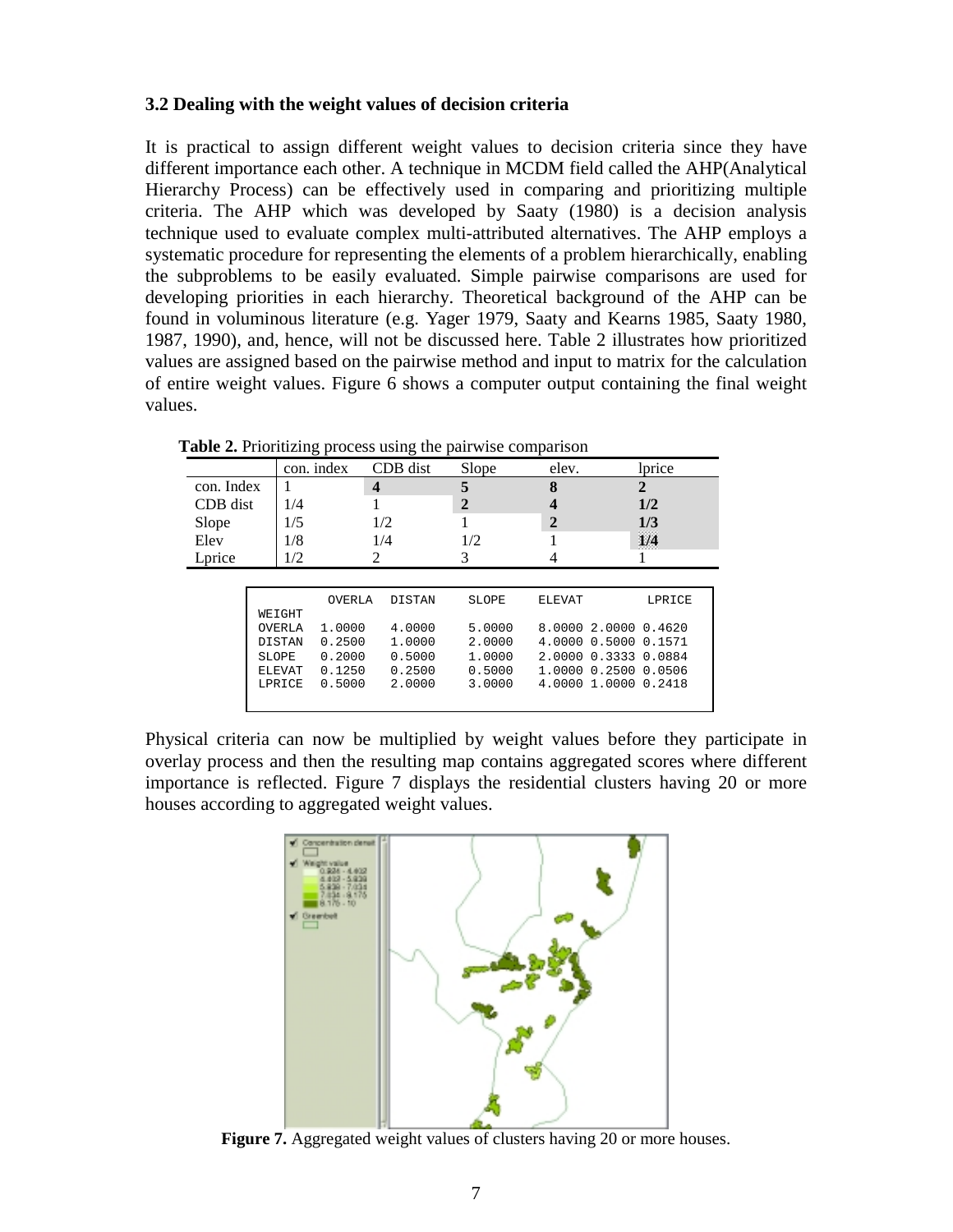Weight values can also be regarded as 'looseness' for condition variation in each decision criteria. Decision criteria with higher weight values can be viewed to play more critical role than others among the criteria included in overlay operation, which means condition modification of that criteria becomes more difficult or 'dangerous' than others. For example, Figure 8-(a) illustrates the areas having conditions of slope 6% or more, elevation below 80 meters, distance less than 1.3 km to CBD, and over 150000 won as the land price per pyung (1 pyung approximately equals to 3.3  $m^2$ ). If the total area is not large enough and, thus, conditions need to be adjusted, weight values can be applied in loosening the conditions. Figure 8-(b) now displays loosened conditions with slope less than 10%, elevation less than 100 meters, distance less than 1.4 km to CBD and over 150000 won as the land price per pyung.



(a) Before loosening constrainst (b) After loosening constraints **Figure 8.** Using the weight values for loosening the constraints

We must note that the AHP does not provide mathematically rigorous results and is a technique that helps systemize objective evaluations. Although the AHP does not yield exact numbers for the priorities of decision criteria, it can effectively help accommodate and adjust ideas from multiple decision makers.

# **4. CONCLUSIONS**

Lifting RDZ restrictions is one of the most difficult problems that Korean government must tackle with. We can easily foresee complaints from the RDZ residents during the processes of choosing the areas to be freed from restrictions. One way to minimize them will be to establish strategies that are consistent and reasonable, which, however, will never be easy. With these issues in mind, this study presented that concentration index can be adopted as a tool to evaluate or choose residential clusters. Along with this, using the AHP technique was introduced in prioritizing multiple decision factors comprehensively.

Of course, such techniques also require steps to set up some forms of principles. For example, providing different buffer distances yields different forms and numbers of residential clusters and setting different scoring schemes generates different scores in the final integration. Also, such steps would be required to determine how many classes are needed in the attribute values or where to divide the classes.

These are some of the problems to be handled in the future study and yet it is viewed that the proposed techniques including the concentration index and the AHP in the GIS